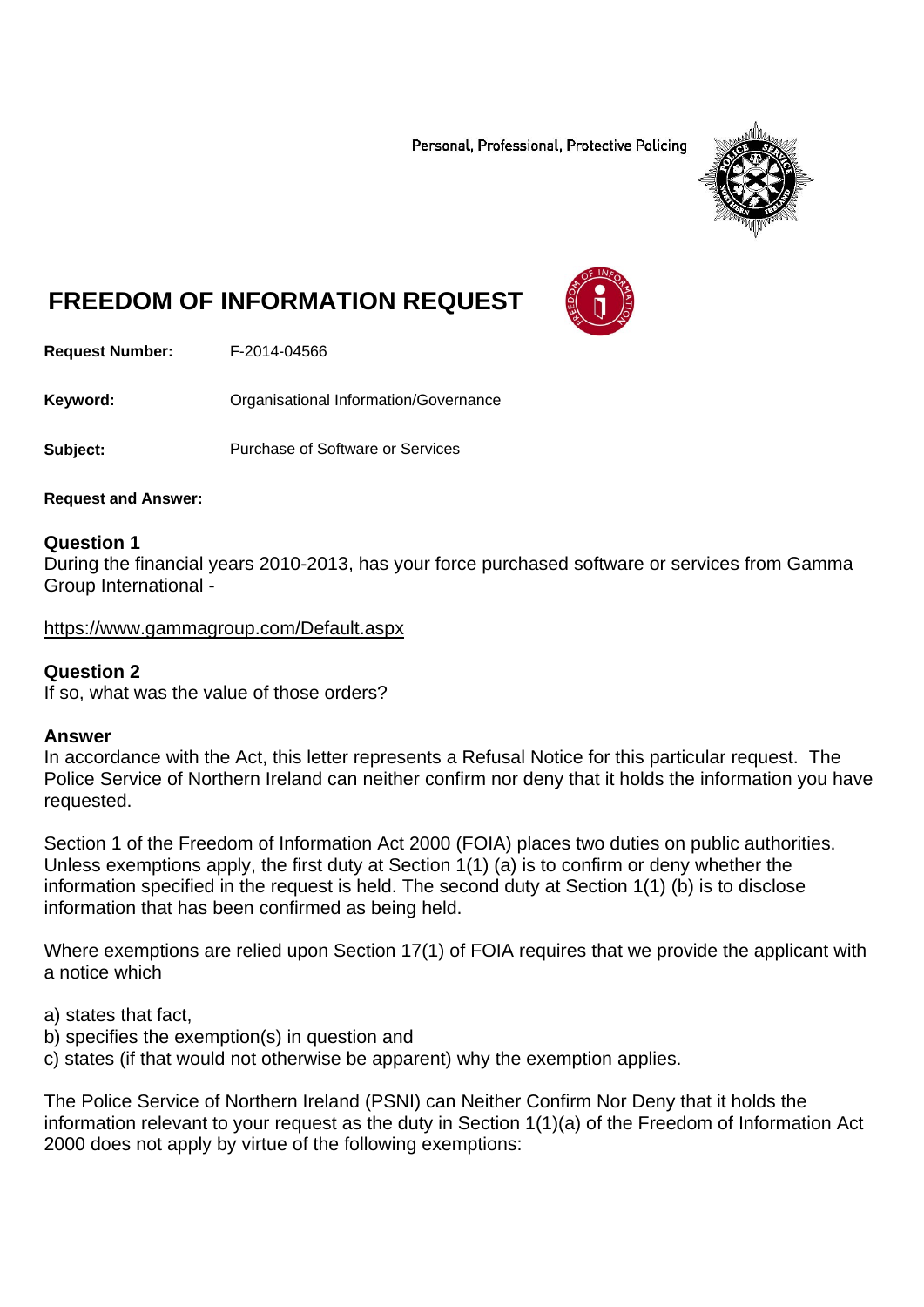Section 23(5) – Information supplied by, or concerning, certain security bodies

Section 24(2) – National Security

Section 31(3) - Law Enforcement

Section 23 is a class based absolute exemption and there is no requirement to consider the public interest test in this area.

Sections 24 and 31 are prejudice based qualified exemptions and there is a requirement to articulate the harm that would be caused in confirming or not that the information is held as well as carrying out a public interest test.

## The overall harm for the NCND is as follows:

Any disclosure under FOIA is a disclosure to the world at large, and confirming or denying whether the Police Service of Northern Ireland have purchased software or services from Gamma Group International, would enable criminals to map across the country which forces use specialist policing techniques from this company. Disclosure of purchase information about a company which produces surveillance techniques, which a force may or may not have, and which (should they exist) the police service may or may not deploy in specific circumstances would prejudice law enforcement.

If the requested information was held by the force, confirmation of this fact would reveal that the police have access to sophisticated communications analysis techniques. This would be damaging as it would (i) limit operational capabilities as criminals/terrorists would gain a greater understanding of the police's methods and techniques, enabling them to take steps to counter them; and (ii) provide an indication to any individual who may be undertaking criminal/terrorist activities that the police service may be aware of their presence and taking counter terrorist measures.

Conversely, if information was not held by the force, and a denial was issued, this would reveal to those same individuals that their activities are unlikely to have been detected by the police. It may also suggest (whether correctly or not) the limitations of police capabilities in this area, which may further encourage criminal/terrorist activity by exposing a potential vulnerability. Disclosure of the information could confirm to those involved in criminality or terrorism that they are or have been the subject of such activity, allowing them to gauge the frequency of its use and to take measures to circumvent its use. For example, this could lead to them moving their operations, destroying evidence, or avoiding those areas, ultimately compromising police tactics, operations and future prosecutions. Any compromise of, or reduction in technical capability by forces would substantially prejudice the ability of forces to police their areas which would lead to a greater risk to the public.

This detrimental effect is increased if the request is made to several different law enforcement bodies. In addition to the local criminal fraternity now being better informed, those intent on organised crime throughout the UK will be able to 'map' where the use of certain tactics are or are not deployed. This can be useful information to criminals and terrorists.

Any information identifying the focus of policing activity could be used to the advantage of terrorists or criminal organisations. Information that undermines the operational integrity of these activities will adversely affect public safety and have a negative impact on both national security and law enforcement.

Factors favouring confirming or denying whether any other information is held for Section 24 The public is entitled to know where their public funds are being spent and a better informed public can take steps to protect themselves.

Factors against confirming or denying whether any other information is held for Section 24 By confirming or denying whether the Police Service of Northern Ireland has purchased anything from Gamma Group which might include specialist techniques, could render Security measures less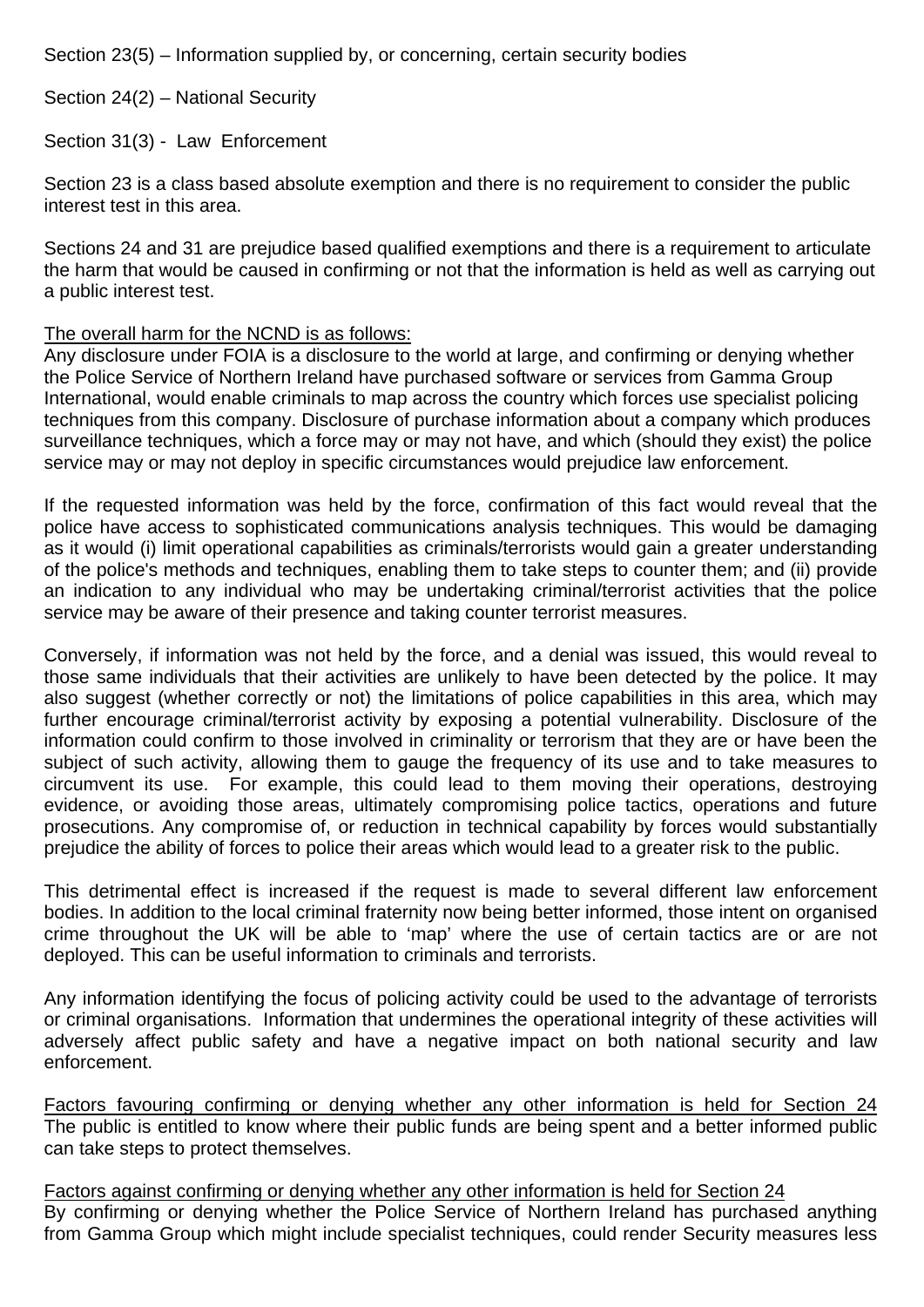effective. This could lead to the compromise of ongoing or future operations to protect the security or infra-structure of the UK and increase the risk of harm to the public

Factors favouring confirming or denying whether any other information is held for Section 31 Better awareness may reduce crime or lead to more information from the public, and the public would be able to take steps to protect themselves. Some information is already in the public domain.

# Factors against confirming or denying whether any other information is held for Section 31

By confirming or denying whether the Police Service of Northern Ireland have purchased any software or services from Gamma Group would compromise law enforcement tactics and undermine the partnership approach which would hinder the prevention or detection of crime. This would impact on police resources, more crime would then be committed and individuals placed at risk.

## Balance test

The security of the country is of paramount importance and the Police service will not divulge whether information is or is not held if to do so could undermine National Security or compromise law enforcement. Whilst there is a public interest in the transparency of policing operations and in this case providing assurance that the police service is spending public money appropriately and effectively whilst engaging with the threat posed by the criminal fraternity, there is a very strong public interest in safeguarding both national security and the integrity of police operations in this area.

As much as there is public interest in knowing that policing activity is appropriate and balanced in matters of national security this will only be overridden in exceptional circumstances.

There is also no requirement to satisfy any public concern over the legality of police operations and the tactics we may or may not use. Forces are already held to account by statute, for example the Police and Criminal Evidence Act and the Regulation of Investigatory Powers Act and independent bodies such as Her Majesty's Inspectorate of Constabulary, the Independent Police Complaints Commission and the Office of the Surveillance Commissioner. Our accountability is therefore not enhanced by confirming or denying whether any information is held.

Therefore it is our opinion that for these issues the balancing test for confirming or denying whether any information is held regarding these techniques is not made out. This argument is obviously transferable to all police tactics.

None of the above can be viewed as an inference that the information you seek does or does not exist.

If you have any queries regarding your request or the decision please do not hesitate to contact me on 028 9070 0164. When contacting the Freedom of Information Team, please quote the reference number listed at the beginning of this letter.

If you are dissatisfied in any way with the handling of your request, you have the right to request a review. You should do this as soon as possible or in any case within two months of the date of issue of this letter. In the event that you require a review to be undertaken, you can do so by writing to the Head of Freedom of Information, PSNI Headquarters, and 65 Knock Road, Belfast, BT5 6LE or by emailing foi@psni.pnn.police.uk.

If following an internal review, carried out by an independent decision maker, you were to remain dissatisfied in any way with the handling of the request you may make a complaint, under Section 50 of the Freedom of Information Act, to the Information Commissioner's Office and ask that they investigate whether the PSNI has complied with the terms of the Freedom of Information Act. You can write to the Information Commissioner at Information Commissioner's Office, Wycliffe House, Water Lane, Wilmslow, and Cheshire, SK9 5AF. In most circumstances the Information Commissioner will not investigate a complaint unless an internal review procedure has been carried